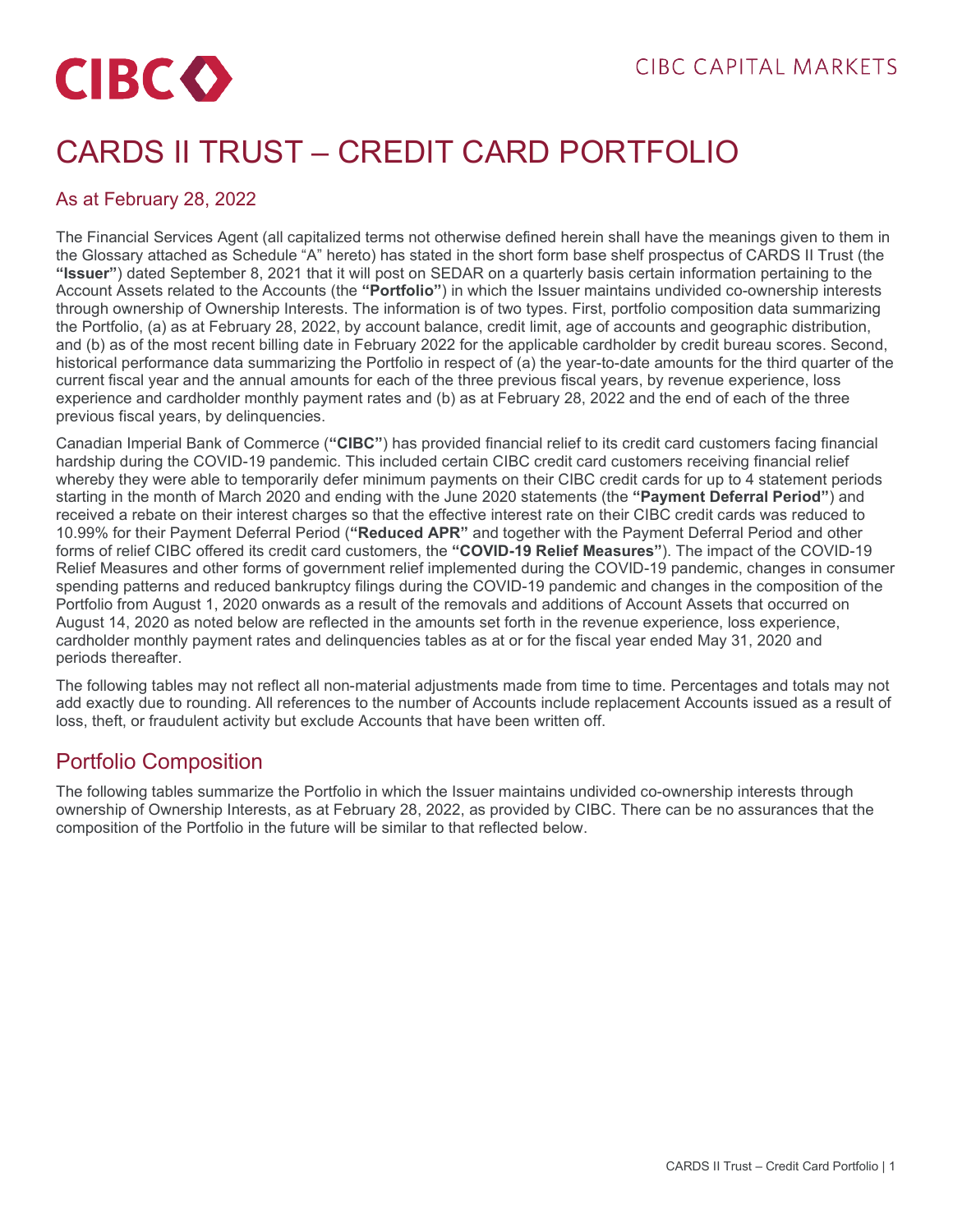#### Portfolio Composition by Account Balance

#### **As at February 28, 2022**

#### (Amounts in thousands)

| <b>Account Balance</b> | Number of Accounts<br>(000's) | Percentage of Total<br><b>Accounts</b> | Receivables Outstanding<br>(000's) | Percentage of Total<br><b>Receivables</b> |
|------------------------|-------------------------------|----------------------------------------|------------------------------------|-------------------------------------------|
| Less than \$500        | 2,852                         | 67.82%                                 | \$32,935                           | 0.42%                                     |
| $$500.01 - $1,000$     | 275                           | 6.55%                                  | 200,975                            | 2.56%                                     |
| $$1,000.01 - $3,500$   | 512                           | 12.17%                                 | 1,013,489                          | 12.93%                                    |
| $$3,500.01 - $5,000$   | 135                           | 3.22%                                  | 572,447                            | 7.30%                                     |
| \$5,000.01 - \$10,000  | 199                           | 4.73%                                  | 1,408,158                          | 17.96%                                    |
| $$10,000.01 - $15,000$ | 87                            | 2.07%                                  | 1,065,102                          | 13.59%                                    |
| $$15,000.01 - $20,000$ | 55                            | 1.30%                                  | 953,826                            | 12.17%                                    |
| \$20,000.01 - \$30,000 | 64                            | 1.52%                                  | 1,587,225                          | 20.25%                                    |
| Over \$30,000          | 26                            | 0.62%                                  | 1,004,799                          | 12.82%                                    |
| <b>Totals</b>          | 4,205                         | 100.00%                                | \$7,838,957                        | 100.00%                                   |

#### Portfolio Composition by Credit Limit

# **As at February 28, 2022**

| <b>Credit Limit</b>    | Number of Accounts<br>(000's) | Percentage of Total<br>Accounts | <b>Receivables Outstanding</b><br>(000's) | Percentage of Total<br><b>Receivables</b> |
|------------------------|-------------------------------|---------------------------------|-------------------------------------------|-------------------------------------------|
| Zero to \$500          | 311                           | 7.39%                           | \$8,427                                   | 0.11%                                     |
| \$500.01 - \$1,000     | 195                           | 4.64%                           | 29,659                                    | 0.38%                                     |
| $$1,000.01 - $3,500$   | 556                           | 13.23%                          | 204,718                                   | 2.61%                                     |
| $$3,500.01 - $5,000$   | 443                           | 10.52%                          | 291,613                                   | 3.72%                                     |
| \$5,000.01 - \$10,000  | 834                           | 19.84%                          | 773,538                                   | 9.87%                                     |
| \$10,000.01 - \$15,000 | 589                           | 14.01%                          | 875,060                                   | 11.16%                                    |
| \$15,000.01 - \$20,000 | 449                           | 10.67%                          | 1,096,167                                 | 13.98%                                    |
| \$20,000.01 - \$30,000 | 568                           | 13.50%                          | 2,539,803                                 | 32.40%                                    |
| Over \$30,000          | 260                           | 6.19%                           | 2,019,973                                 | 25.77%                                    |
| <b>Totals</b>          | 4,205                         | 100.00%                         | \$7,838,957                               | 100.00%                                   |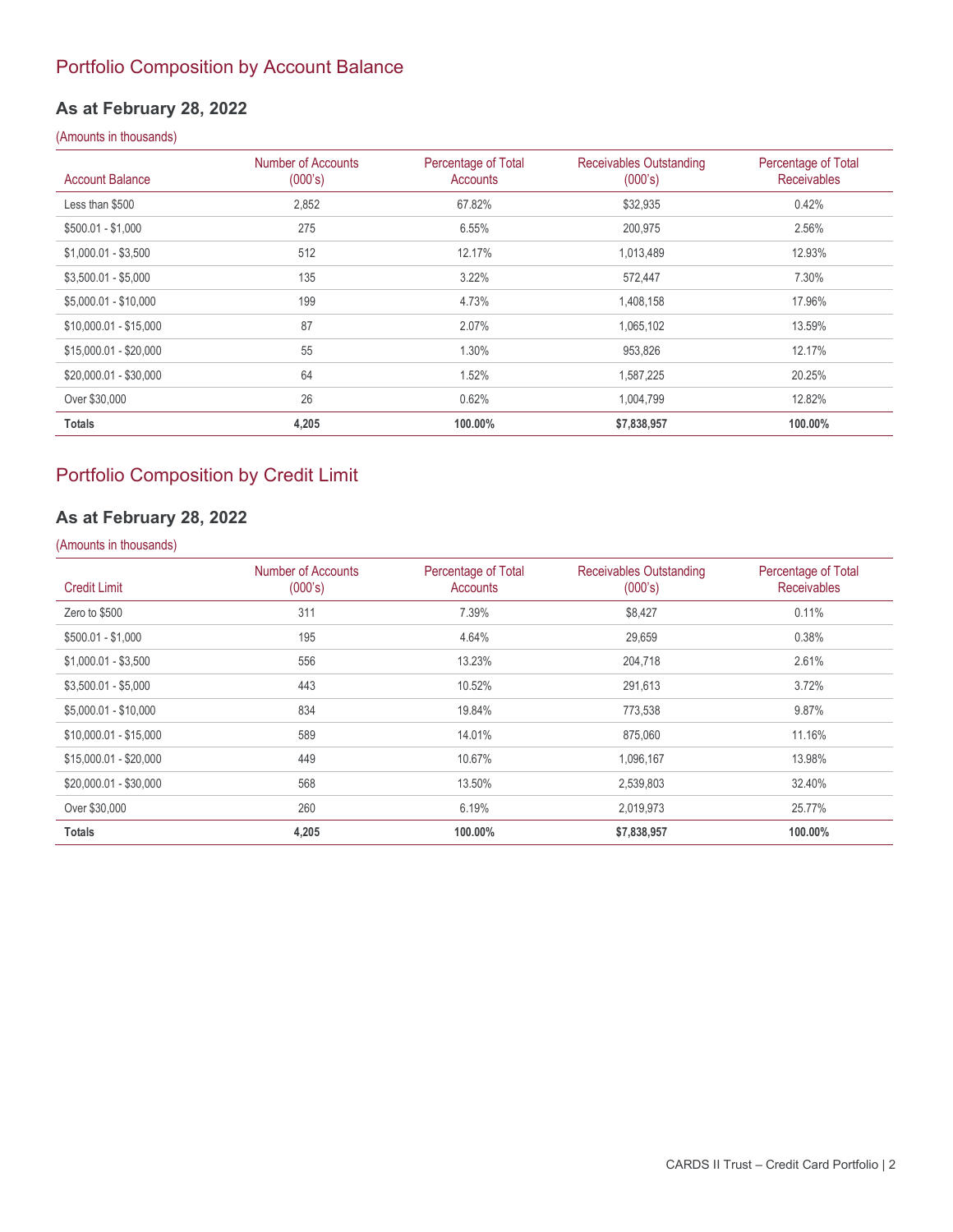#### Portfolio Composition by Age of Accounts

#### **As at February 28, 2022**

#### (Amounts in thousands)

| Age of Accounts      | Number of Accounts<br>(000's) | Percentage of Total<br>Accounts | Receivables Outstanding<br>(000's) | Percentage of Total<br><b>Receivables</b> |
|----------------------|-------------------------------|---------------------------------|------------------------------------|-------------------------------------------|
| Under 1 year         | 0                             | $0.00\%$                        | \$0                                | $0.00\%$                                  |
| 1 to under 2 years   | 10                            | 0.25%                           | 14,936                             | 0.19%                                     |
| 2 to under 3 years   | 40                            | 0.94%                           | 54,155                             | 0.69%                                     |
| 3 to under 4 years   | 131                           | 3.12%                           | 196,603                            | 2.51%                                     |
| 4 to under 5 years   | 232                           | 5.51%                           | 382,786                            | 4.88%                                     |
| 5 to under 10 years  | 1,135                         | 26.99%                          | 2,101,604                          | 26.81%                                    |
| 10 to under 15 years | 745                           | 17.71%                          | 1,367,580                          | 17.45%                                    |
| 15 to under 20 years | 679                           | 16.15%                          | 1,320,741                          | 16.85%                                    |
| Over 20 years        | 1,234                         | 29.34%                          | 2,400,553                          | 30.62%                                    |
| <b>Totals</b>        | 4,205                         | 100.00%                         | \$7,838,957                        | 100.00%                                   |

#### Portfolio Composition by Geographic Distribution

# **As at February 28, 2022**

| Jurisdiction                 | Number of Accounts<br>(000's) | Percentage of Total<br>Accounts | <b>Receivables Outstanding</b><br>(000's) | Percentage of Total<br><b>Receivables</b> |
|------------------------------|-------------------------------|---------------------------------|-------------------------------------------|-------------------------------------------|
| Alberta                      | 447                           | 10.62%                          | \$1,024,727                               | 13.07%                                    |
| <b>British Columbia</b>      | 703                           | 16.73%                          | 1,310,052                                 | 16.71%                                    |
| Manitoba                     | 135                           | 3.22%                           | 252,655                                   | 3.22%                                     |
| New Brunswick                | 50                            | 1.20%                           | 106,357                                   | 1.36%                                     |
| Newfoundland and Labrador    | 56                            | 1.33%                           | 140,097                                   | 1.79%                                     |
| Nova Scotia                  | 85                            | 2.03%                           | 185,990                                   | 2.37%                                     |
| <b>Northwest Territories</b> | 8                             | 0.20%                           | 28,538                                    | 0.36%                                     |
| Nunavut                      | 2                             | 0.06%                           | 10,725                                    | 0.14%                                     |
| Ontario                      | 2,104                         | 50.02%                          | 3,747,603                                 | 47.81%                                    |
| <b>Prince Edward Island</b>  | 21                            | 0.49%                           | 42,165                                    | 0.54%                                     |
| Quebec                       | 450                           | 10.70%                          | 692,568                                   | 8.83%                                     |
| Saskatchewan                 | 112                           | 2.66%                           | 237,736                                   | 3.03%                                     |
| Yukon                        | 9                             | 0.22%                           | 26,666                                    | 0.34%                                     |
| Other <sup>1</sup>           | 22                            | 0.51%                           | 33,079                                    | 0.42%                                     |
| <b>Totals</b>                | 4,205                         | 100.00%                         | \$7,838,957                               | 100.00%                                   |

<span id="page-2-0"></span><sup>1</sup> This category is in respect of those Accounts in the Designated Portfolios for which the Obligor's statement address is outside of Canada.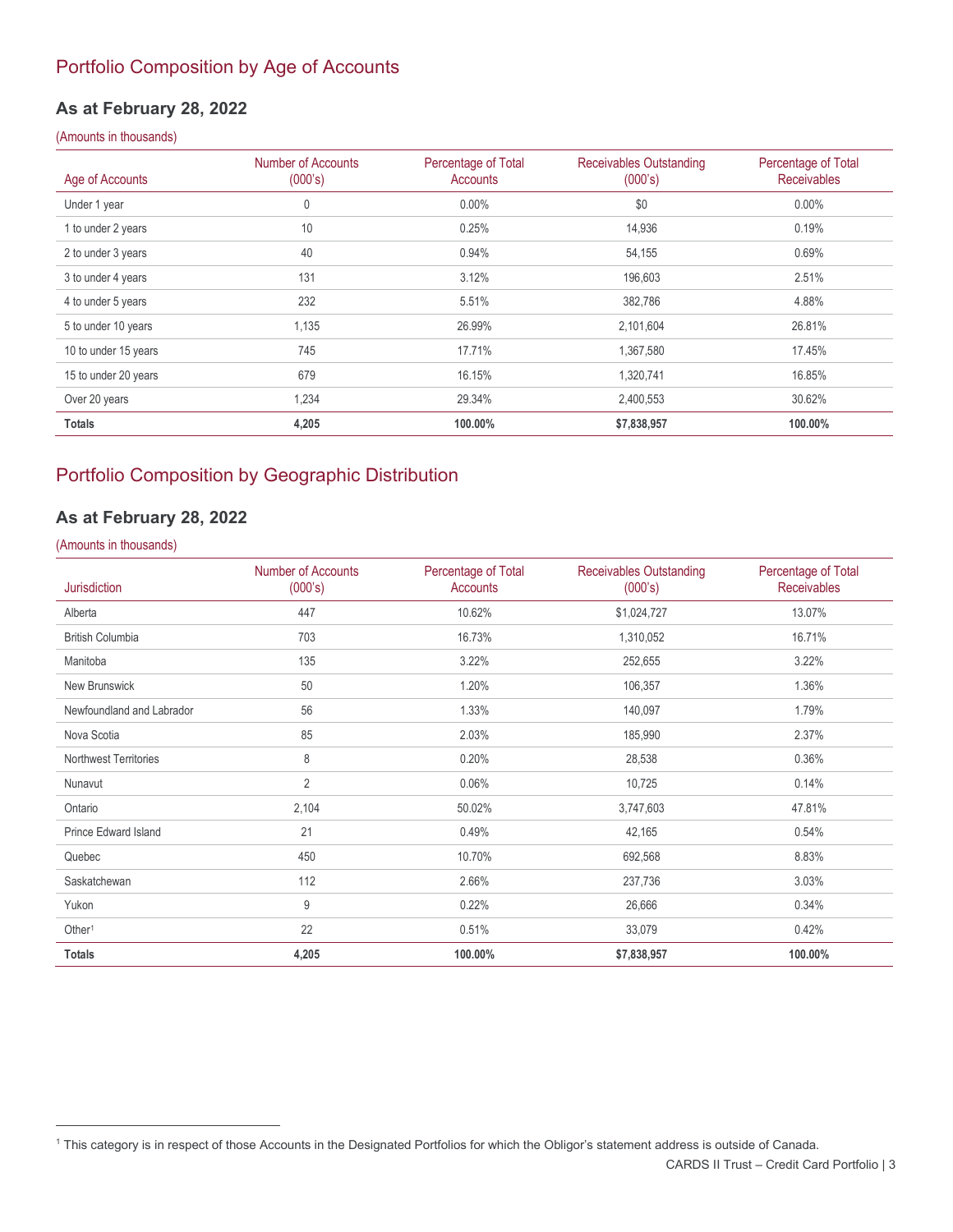# Credit Bureau Scores

The following table sets forth the composition of the Portfolio as at February 2022 by credit bureau score ranges. To the extent available, credit bureau scores from Equifax Canada Inc. ("Equifax") are obtained at origination and bi-monthly thereafter. If a credit bureau score is not available from Equifax, a credit bureau score from Trans Union of Canada, Inc. ("Transunion"), to the extent available, is used. A credit bureau score is a measurement that uses information collected by a major Canadian credit bureau to assess consumer credit risk. Credit bureau scores rank-order consumers according to the likelihood that their credit obligations will be paid in accordance with the terms of their accounts. Although Equifax and Transunion disclose only limited information about the variables they use to assess credit risk, those variables likely include, but are not limited to, debt level, credit history, payment patterns (including delinquency experience), and level of utilization of available credit. An individual's credit bureau score may change over time, depending on the conduct of the individual, including the individual's usage of his or her available credit and changes in the credit score technology used by Equifax or Transunion.

Credit bureau scores are based on independent, third-party information, the accuracy of which the Issuer cannot verify. CIBC does not use credit bureau scores alone for the purpose of credit adjudication.

The information presented in the table below should not be used alone as a method of forecasting whether cardholders will make payments in accordance with the terms of their Cardholder Agreements. Since the future composition of the Portfolio may change over time, the following table is not necessarily indicative of the composition of the Portfolio at any specific time in the future.

#### Credit Bureau Scores for the Portfolio

#### **As at February 2022**

| Credit Bureau Score Range <sup>2</sup> | Percentage of Total Accounts | Percentage of Total Receivables |
|----------------------------------------|------------------------------|---------------------------------|
| 760 and above                          | 68.30%                       | 38.88%                          |
| 700 to 759                             | 21.43%                       | 44.55%                          |
| 660 to 699                             | 4.61%                        | 10.49%                          |
| 560 to 659                             | 2.46%                        | 5.05%                           |
| Less than 560 or no score              | 3.20%                        | 1.03%                           |
| Total                                  | 100.00%                      | 100.00%                         |

# Portfolio Performance

The following tables set forth the historical performance of the Portfolio in which the Issuer maintains undivided coownership interests through ownership of Ownership Interests in respect of (a) the year-to-date amounts for the third quarter of the current fiscal year and the annual amounts for each of the three previous fiscal years, by revenue experience, loss experience, and cardholder monthly payment rates and (b) as at February 28, 2022 and the end of each of the three previous fiscal years, by delinquencies.

# Revenue Experience

The revenue experience in the following table is presented on a "billed basis", i.e., before deduction for losses. Revenues from interest receivable in respect of credit card receivables will be affected by numerous factors, including the periodic finance charges, the amount of any annual membership fees, other fees paid by cardholders and the percentage of cardholders who pay off their balances in full each month and do not incur periodic finance charges on purchases.

<span id="page-3-0"></span><sup>&</sup>lt;sup>2</sup> This table excludes charged off, closed and security fraud accounts. The source of credit bureau score information is from Equifax, and if a credit bureau score is not available from Equifax, from Transunion, to the extent available. The information in the table above is as of the most recent billing date in February 2022 for the applicable cardholder based on CIBC's monthly billing files, which might vary from the month end receivables outstanding.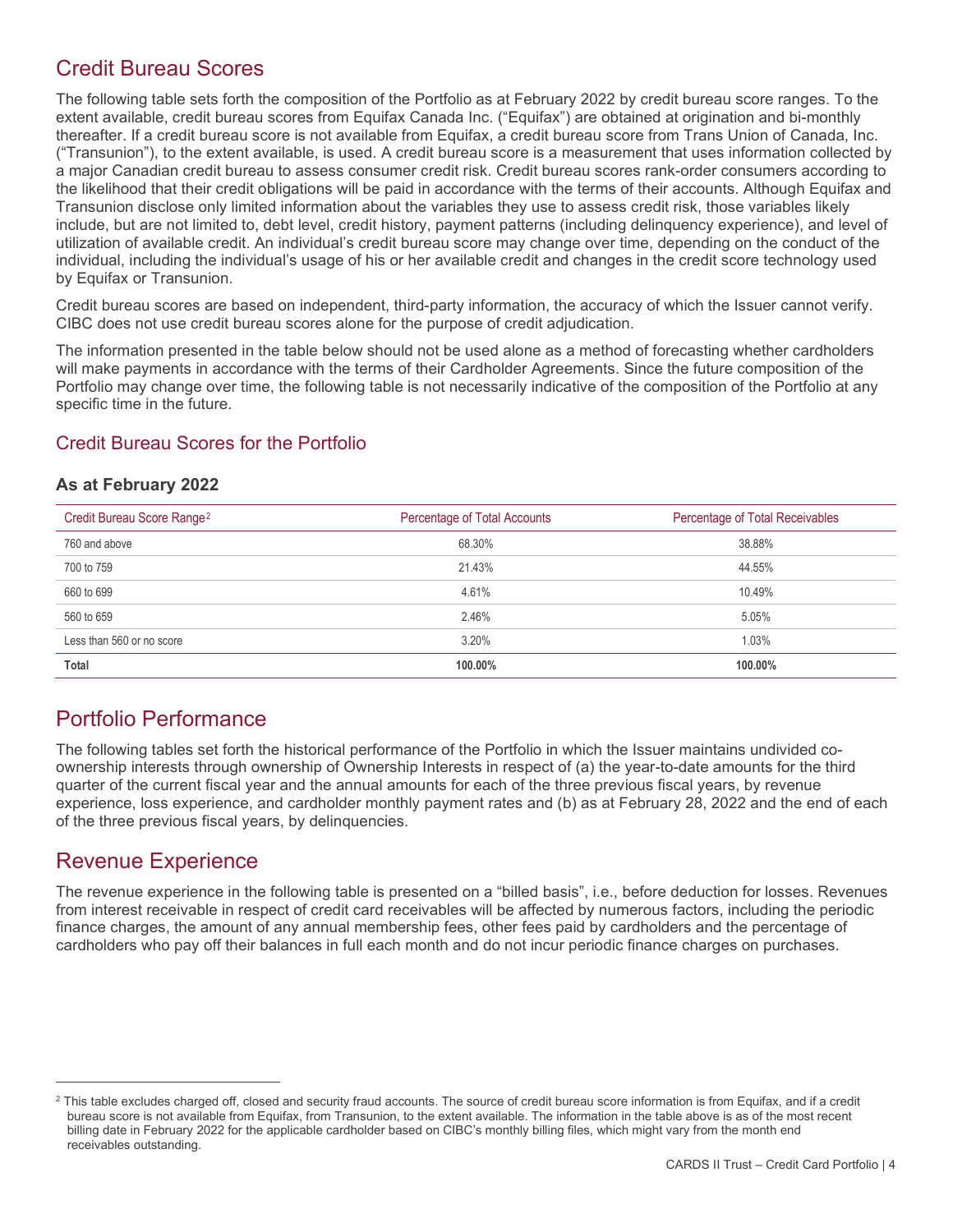#### Revenue for the Portfolio

(Dollars in thousands)

| Revenue Experience                                 | Nine Months Ended<br><b>February 28, 2022</b> | Year Ended May 31, 2021 | Year Ended May 31, 2020 | Year Ended May 31, 2019 |
|----------------------------------------------------|-----------------------------------------------|-------------------------|-------------------------|-------------------------|
| Amount Billed                                      | \$1,412,464                                   | \$1,906.594             | \$2.613.317             | \$2,680.740             |
| Daily Average Receivables Outstanding <sup>3</sup> | \$7.887.977                                   | \$8.635.379             | \$11.768.486            | \$11,832,117            |
| Average Revenue Yield <sup>4</sup>                 | 23.94%                                        | 22.08%                  | 22.21%                  | 22.66%                  |

<span id="page-4-0"></span>The revenues shown in the table above are attributable to periodic finance charges and annual and other fees billed to cardholders and include revenue attributable to the interchange fees payable to CIBC from other financial institutions that clear transactions. The revenues related to periodic finance charges and fees (other than annual fees) necessarily vary from time to time as a result of the collective preference of cardholders to use their credit cards to finance purchases and/or receive cash advances over time rather than for convenience use (where the cardholders pay off their entire balance each month, thereby avoiding periodic finance charges). Revenues also depend in part on the cardholders' use of other services offered by CIBC. Accordingly, revenues will be affected by future changes in the types of charges and fees assessed on the credit card accounts, the respective percentage of the receivables balances of the various types of credit card accounts and the types of credit card accounts under which the receivables arise.

# Loss Experience and Delinquencies

The loss experience and delinquencies for the Portfolio are as follows:

#### Loss Experience for the Portfolio

#### (Dollars in thousands)

| Loss Experience                                                                     | Nine Months Ended<br><b>February 28, 2022</b> | Year Ended May 31, 2021 | Year Ended May 31, 2020 | Year Ended May 31, 2019 |
|-------------------------------------------------------------------------------------|-----------------------------------------------|-------------------------|-------------------------|-------------------------|
| Daily Average Receivables Outstanding <sup>3</sup>                                  | \$7,887,977                                   | \$8.635.379             | \$11.768.486            | \$11,832,117            |
| Net Losses <sup>5</sup>                                                             | \$58.436                                      | \$67.322                | \$385.077               | \$372.811               |
| Net Losses as a Percentage of Daily<br>Average Receivables Outstanding <sup>6</sup> | $0.99\%$                                      | 0.78%                   | $3.27\%$                | 3.15%                   |

#### Delinquencies for the Portfolio

#### **As at February 28, 2022**

| Days Delinquent         | Number of Accounts | Percentage of Total Accounts | <b>Receivables Outstanding</b> | Percentage of Total Receivables |
|-------------------------|--------------------|------------------------------|--------------------------------|---------------------------------|
| Current                 | 4,122              | 98.03%                       | \$7,409,397                    | 94.52%                          |
| 1 day to 30 days        | 60                 | 1.43%                        | 328,138                        | 4.19%                           |
| 31 days to 60 days      | 10                 | 0.25%                        | 42,860                         | 0.55%                           |
| 61 days to 90 days      | 5                  | 0.12%                        | 23.630                         | 0.30%                           |
| 91 days to 120 days     | 3                  | 0.07%                        | 14,917                         | 0.19%                           |
| 121 days to 150 days    | 2                  | 0.06%                        | 11.531                         | 0.15%                           |
| Over 151 days           | っ                  | 0.04%                        | 8.484                          | 0.11%                           |
| <b>Total Delinguent</b> | 83                 | 1.97%                        | \$429,561                      | 5.48%                           |

<span id="page-4-1"></span><sup>&</sup>lt;sup>3</sup> Average of the monthly receivables outstanding, where each monthly receivables outstanding is an average of the daily receivables outstanding for a given month.

<span id="page-4-2"></span><sup>4</sup> Average Revenue Yield has been annualized for the nine months ended February 28, 2022 and is calculated as the amount billed divided by the daily average receivables outstanding.

<span id="page-4-3"></span><sup>5</sup> Losses net of recoveries. Loss numbers shown do not include losses attributable to fraud.

<span id="page-4-4"></span> $6$  Net Losses as a Percentage of Daily Average Receivables Outstanding has been annualized for the nine months ended February 28, 2022.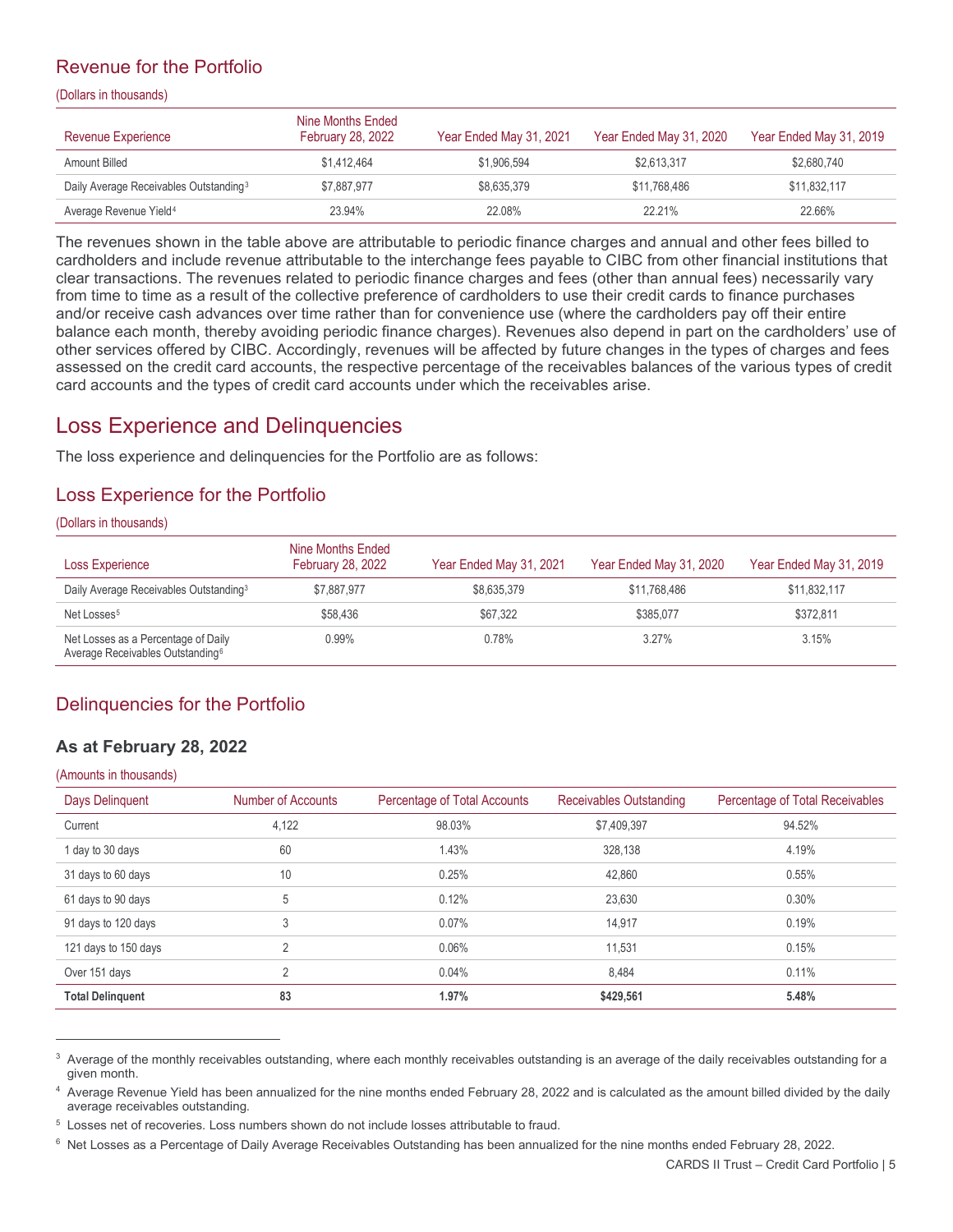# <span id="page-5-0"></span>**As at May 31, 2021[7](#page-5-1)**

#### (Amounts in thousands)

| <b>Days Delinquent</b>  | Number of Accounts | Percentage of Total Accounts | <b>Receivables Outstanding</b> | Percentage of Total Receivables |
|-------------------------|--------------------|------------------------------|--------------------------------|---------------------------------|
| Current                 | 4,236              | 98.46%                       | \$7,580,214                    | 96.20%                          |
| 1 day to 30 days        | 47                 | $1.08\%$                     | 225,031                        | 2.86%                           |
| 31 days to 60 days      | 9                  | 0.20%                        | 28,373                         | 0.36%                           |
| 61 days to 90 days      | 5                  | 0.11%                        | 15,944                         | 0.20%                           |
| 91 days to 120 days     | 3                  | $0.06\%$                     | 12.044                         | 0.15%                           |
| 121 days to 150 days    | $\overline{2}$     | 0.05%                        | 9,143                          | 0.12%                           |
| Over 151 days           | 2                  | 0.04%                        | 8,569                          | 0.11%                           |
| <b>Total Delinquent</b> | 66                 | 1.54%                        | \$299.104                      | 3.80%                           |

#### **As at May 31, 202[07](#page-5-0)**

#### (Amounts in thousands)

| Days Delinguent         | Number of Accounts | Percentage of Total Accounts | <b>Receivables Outstanding</b> | Percentage of Total Receivables |
|-------------------------|--------------------|------------------------------|--------------------------------|---------------------------------|
| Current                 | 5,427              | 97.65%                       | \$9,958,141                    | 93.67%                          |
| 1 day to 30 days        | 85                 | 1.52%                        | 443,359                        | 4.17%                           |
| 31 days to 60 days      | 33                 | 0.59%                        | 144,614                        | 1.36%                           |
| 61 days to 90 days      | ⇁                  | 0.13%                        | 41,785                         | 0.39%                           |
| 91 days to 120 days     | 4                  | 0.08%                        | 29,129                         | 0.27%                           |
| 121 days to 150 days    |                    | 0.02%                        | 5.607                          | 0.05%                           |
| Over 151 days           |                    | 0.02%                        | 8,088                          | 0.08%                           |
| <b>Total Delinguent</b> | 131                | 2.36%                        | \$672,582                      | 6.33%                           |

#### **As at May 31, 2019**

| Days Delinquent         | Number of Accounts | Percentage of Total Accounts | Receivables Outstanding | Percentage of Total Receivables |
|-------------------------|--------------------|------------------------------|-------------------------|---------------------------------|
| Current                 | 5,181              | 97.08%                       | \$11,183,502            | 93.59%                          |
| 1 day to 30 days        | 101                | .89%                         | 523.450                 | 4.38%                           |
| 31 days to 60 days      | 24                 | 0.45%                        | 96.870                  | 0.81%                           |
| 61 days to 90 days      | 12                 | 0.23%                        | 53,028                  | 0.44%                           |
| 91 days to 120 days     | 8                  | 0.15%                        | 37.740                  | 0.32%                           |
| 121 days to 150 days    | 6                  | 0.11%                        | 28.834                  | 0.24%                           |
| Over 151 days           | 4                  | 0.08%                        | 25.435                  | 0.21%                           |
| <b>Total Delinguent</b> | 156                | 2.92%                        | \$765,356               | 6.41%                           |

<span id="page-5-1"></span><sup>&</sup>lt;sup>7</sup> Accounts that were subject to the COVID-19 Relief Measures were generally presented in the aging category that applied at the time when the payment deferrals were granted while the COVID-19 Relief Measures were in place for those Accounts.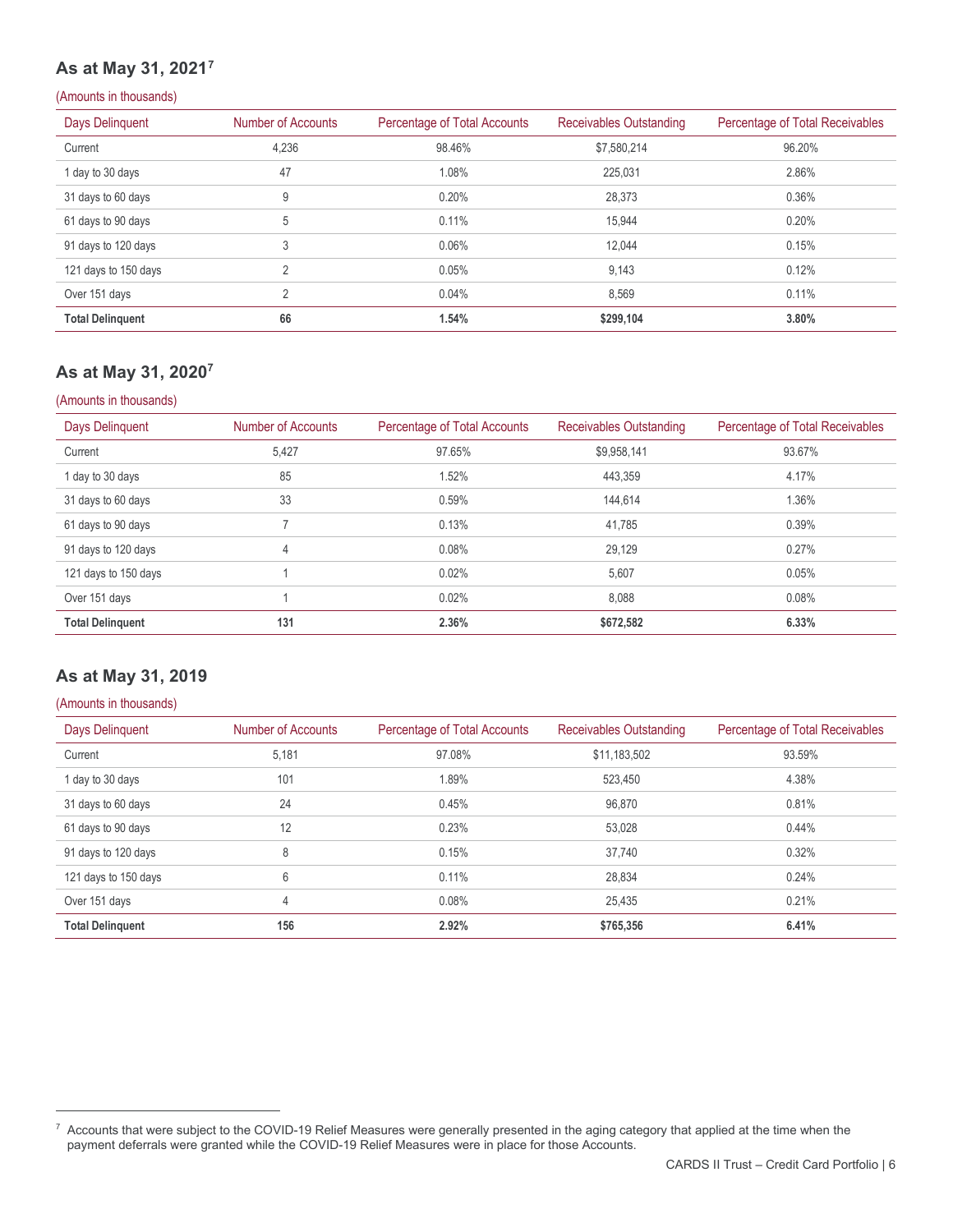# Cardholder Monthly Payment Rates

Monthly payment rates on the credit card accounts may vary due to, among other things, the availability of other sources of credit, general economic conditions, consumer spending and borrowing patterns and the terms of the credit card accounts (which are subject to change by CIBC). The following table sets forth the highest and lowest cardholder monthly payment rates along with the average rate for all months during the periods shown, in each case calculated as a percentage of the ending account balances for the previous month.

#### Cardholder Monthly Payment Rates<sup>[8](#page-6-0)</sup> for the Portfolio

| <b>Payment Rates</b> | Nine Months Ended February 28, 2022 | Year Ended May 31, 2021 | Year Ended May 31, 2020 | Year Ended May 31, 2019 |
|----------------------|-------------------------------------|-------------------------|-------------------------|-------------------------|
| Lowest Month         | 44.82%                              | 33.32%                  | 33.56%                  | 32.61%                  |
| Highest Month        | 57.31%                              | 50.13%                  | 42.70%                  | 41.42%                  |
| Average              | 52.05%                              | 43.54%                  | 37.98%                  | 38.10%                  |

<span id="page-6-0"></span><sup>&</sup>lt;sup>8</sup> The monthly payment rate is the total cardholder payments in the Portfolio (which, for greater certainty, exclude Pool Interchange Amounts) for the Reporting Period, shown as a percentage of the Pool Balance at the end of the preceding Reporting Period (other than in respect of the August 2020 Reporting Period, where the Pool Balance at the beginning of the August 2020 Reporting Period was used, which takes into account the removals and additions of Account Assets that occurred on August 14, 2020 with a cut-off date of July 31, 2020).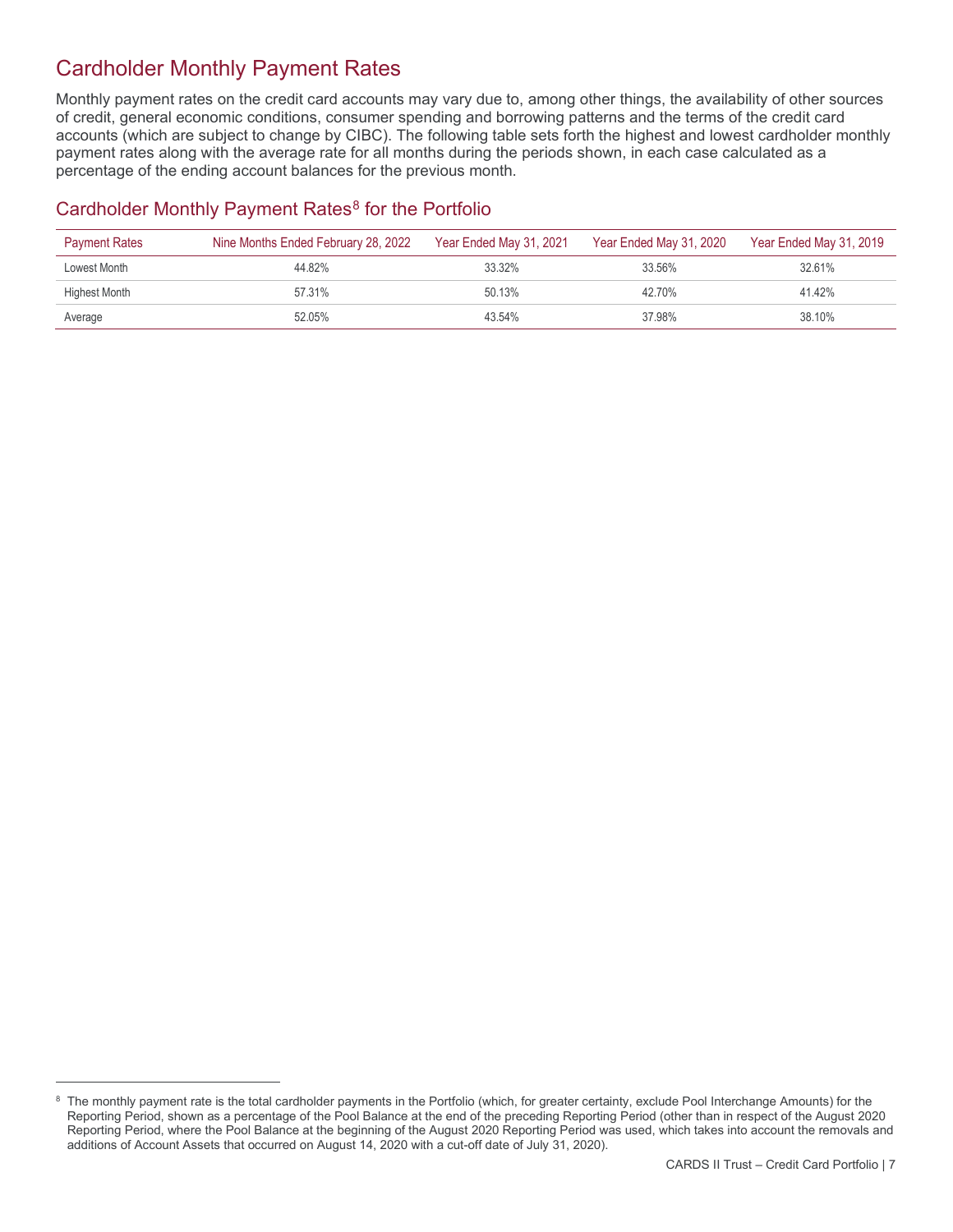# Schedule "A"

#### **Glossary**

**"Account"** means, as of a specified date and without duplication, (i) each Initial Account; (ii) each Additional Account; (iii) each Related Account; (iv) each Substituted Account; and (v) any Eligible Credit Card Account originated as a replacement of an Account in connection with the amendment of the terms of such Account (provided that such replacement account can be traced and identified by reference to, or by way of, the Account Records and satisfies the Account Eligibility Criteria); other than a Removed Account or a Purged Account.

**"Account Assets"** refer to, (i) with respect to an Account at any time, (x) the Receivables then or thereafter due or owing under such Account, but excluding any security granted to the Seller in respect of the payment thereof; (y) all monies due or becoming due under such Account, including Card Income and all other non-principal amounts due or becoming due under such Account; and (z) all monies due in respect of such Account pursuant to any guarantee or an insurance policy; and (ii) the then applicable Pool Interchange Amount.

**"Account Eligibility Criteria"** means, as of a specified date, an Eligible Credit Card Account which is (i) in existence, is owned by the Seller and is maintained and serviced by the Seller, the Servicer or any Person delegated responsibility by the Servicer as permitted under the Pooling and Servicing Agreement; (ii) not, and the Receivables thereunder are not, subject to any lien or have not been sold to any other Person; (iii) payable in Canadian dollars; and (iv) an account that satisfies the additional criteria, if any, applicable to Accounts set forth in any Series Purchase Agreement or any Additional Property Agreement.

**"Account Records"** means the written records relating to the Accounts which are so designated by the Servicer.

**"Additional Account"** means a Credit Card Account added as an Account pursuant to the Pooling and Servicing Agreement.

**"Additional Ownership Interest"** means, in respect of a Series, an additional undivided co-ownership interest in the Account Assets transferred to the related Co-Owner.

**"Additional Property"** means, in respect of a Series, the rights and benefits provided in respect of the Series, or applicable Class, pursuant to any letter of credit, surety bond, cash collateral account, spread account, guaranteed rate agreement, maturity liquidity facility, tax protection agreement, interest rate and/or currency swap agreement, loan agreement, enhancement agreement or other similar arrangement as contemplated under the Pooling and Servicing Agreement and as provided for in the related Series Purchase Agreement.

**"Additional Property Agreement"** means, in respect of Additional Property for a Series, the agreement, instrument or document governing the terms of the Additional Property, including the agreement, instrument or document under which the Additional Property is transferred to and deposited with the Custodian and transferred to the Co-Owner of such Series.

**"Agent"** means with respect to any Series, the Person so designated in the related Series Purchase Agreement.

**"Business Day"** means any day of the year, other than a Saturday or Sunday or other day on which banks in the City of Toronto are not open for business.

**"Card Income"** means, in respect of an Account, any Receivable billed to an Obligor under the related Cardholder Agreement in respect of (i) interest or other finance charges, net of small balance adjustments, goodwill adjustments and other ordinary course adjustments but including return cheque fees, billed by the Seller or by the Servicer, in each case in accordance with its practices and procedures relating to its credit card business; (ii) annual membership fees, if any, in respect of the Account; (iii) cash advance fees and credit card cheque fees; (iv) additional card issuance fees; (v) foreign exchange conversion fees; (vi) statement and sales draft copying charges; (vii) foreign cheque cashing fees; (viii) inactive account fees; (ix) administrative fees and late charges with respect to the Account; (x) amounts in respect of any other fees or amounts with respect to the Account which are designated by the Seller by notice to the Custodian at any time and from time to time to be included as Card Income; and "Cards Income" shall mean (xi) for or in respect of any particular Business Day, the aggregate of all such amounts billed on all Accounts after the end of the immediately preceding Business Day and at or before the end of the particular Business Day; and (xii) for or in respect of a Reporting Period or a period of days in a Reporting Period, the aggregate of all such amounts billed on all Accounts after the end of the immediately preceding Reporting Period and at or before the end of such Reporting Period or period of days; provided that the amount of Card Income determined pursuant to clause (i) above shall be reduced by an amount equal to reversals for interest or other finance charges included in Defaulted Amounts.

**"Cardholder Agreement"** means, in respect of a credit card account, the agreement or agreements between the Seller and the cardholder governing the use of such account, as any such agreement or agreements may be amended, modified or otherwise changed by the Seller from time to time.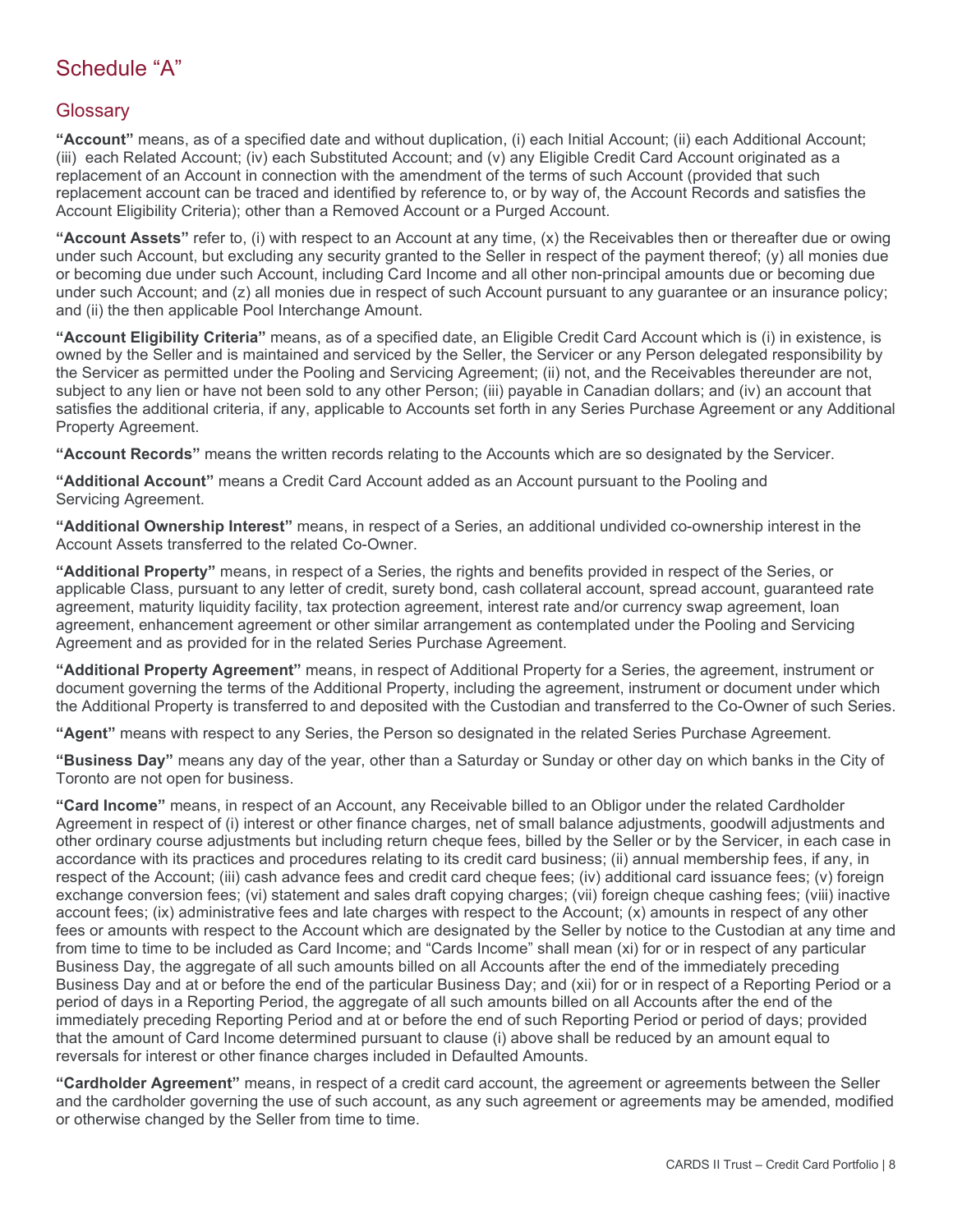**"CIBC"** has the meaning ascribed thereto on page 1.

**"Class"** means, in respect of a Series, any one of the classes of Ownership Interests, if any, of that Series, in each case having the same attributes as all Ownership Interests of the same class within the Series as specified in the Series Purchase Agreement for the Series.

**"Co-Owner"** means a Person who owns an Ownership Interest and a Co-Owner of a Series means a Person who owns an Ownership Interest of the Series.

**"Credit Card Account"** means a credit card account established by the Seller on which one or more credit cards identified in each case by a Specified Account Designation have been issued and which provide for the extension of credit on a revolving basis by the Seller to the cardholder under the related Cardholder Agreement to (i) finance the purchase of products and services from Persons that accept a Specified Account Designation credit card as a method of payment for such products and services and (ii) obtain cash advances directly or indirectly by way of credit card cheques and balance transfers.

**"Custodian"** means Computershare Trust Company of Canada, in its capacity as agent, nominee and bare trustee under the Pooling and Servicing Agreement, and any successor custodian appointed in accordance with the Pooling and Servicing Agreement.

#### **"Cut-Off Date"** means July 26, 2020.

**"Defaulted Account"** means, at any time, any Account (i) which is in arrears for a period of 180 days or more following the date on which the minimum payment requirement thereunder was initially due and payable, as determined in accordance with the Servicer's practices and procedures; or (ii) is written off as uncollectible in accordance with the Servicer's practices and procedures.

**"Defaulted Amount"** means, at any time, the sum of the outstanding amounts of all Receivables under all Accounts that are Defaulted Accounts at such time.

**"Eligible Credit Card Account"** means a Credit Card Account established by the Seller on which one or more credit cards have been issued pursuant to the related Cardholder Agreement and in accordance with the Visa Manual, the Mastercard Rules, or the by-laws or regulations of any other similar entity or organization relating to the Credit Card Accounts and which provides for the extension of credit on a revolving basis by the Seller to the cardholder under the related Cardholder Agreement to (i) finance the purchase of products and services from Persons that accept a Specific Account Designation credit card as a method of payment for such products and services; and/or (ii) obtain cash advances directly or indirectly by way of credit card cheques and balance transfers, and which is not an Ineligible Account.

**"Financial Services Agent"** means CIBC and its successors or any other Person appointed in accordance with the Financial Services Agreement.

**"Financial Services Agreement"** means the amended and restated financial services agreement made as of February 8, 2008 between the Issuer Trustee and CIBC, pursuant to which the Financial Services Agent has agreed to manage and administer, on behalf of the Issuer Trustee, the purchase, acquisition, creation and administration of assets purchased by the Issuer, as amended, supplemented, modified, restated or replaced from time to time.

**"Ineligible Account"** means, at any time, an Account that is (i) a Secured Account; (ii) not payable in Canadian dollars; (iii) a Mastercard-branded Credit Card Account; or (iv) a co-branded or co-labelled Visa-branded Credit Card Account, other than an Aeroplan or Air Canada co-branded or co-labelled Visa-branded Credit Card Account.

**"Initial Account"** means, as of the Cut-Off Date, an Eligible Credit Card Account that satisfies the Account Eligibility Criteria and is listed on the computer file delivered to the Custodian on July 27, 2020 pursuant to the Pooling and Servicing Agreement.

**"Interchange Fees"** means the aggregate amount of interchange fees paid or payable to CIBC by other financial institutions that clear transactions for merchants in respect of all Credit Card Accounts which are owned by CIBC as a credit card issuing financial institution and are Accounts.

**"Issuer"** has the meaning ascribed thereto on page 1.

**"Issuer Trustee"** means Montreal Trust Company of Canada and its successors.

**"Mastercard International"** means Mastercard International Incorporated, a corporation incorporated under the laws of the State of Delaware, in the United States of America, and its successors and assigns.

**"Mastercard Rules"** means the by-laws and operating regulations of Mastercard International and all other relevant operating procedures, policies and standards relating to the Mastercard International payment network and such other materials that Mastercard International may compile and identify as forming part of the Mastercard Rules, all as amended and updated from time to time.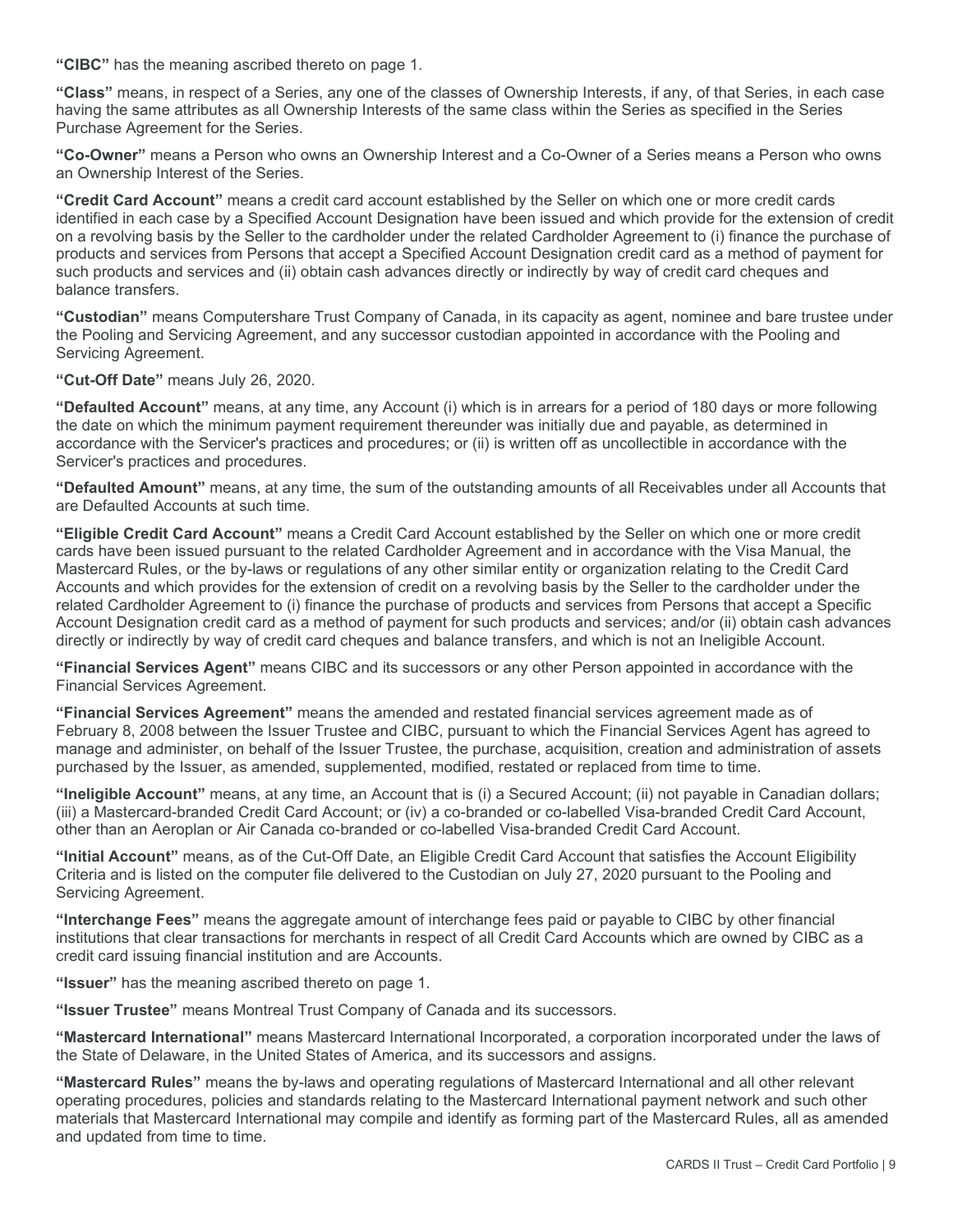**"Moody's"** means Moody's Investors Service, Inc. and its successors.

**"Obligor"** means the primary cardholders on the Accounts and Persons, such as guarantors, who are liable for amounts due under the Accounts.

**"Ownership Interest"** consists of an undivided co-ownership interest in and to the Account Assets (which include, among other things, the Receivables), an interest in any credit enhancement relating to the purchased Ownership Interest and an interest in funds on deposit in certain accounts relating to the purchased Ownership Interest.

**"Person"** means any individual, corporation, estate, partnership, joint venture, association, joint stock company, trust (including any beneficiary thereof), unincorporated organization or government or any agency or political subdivision thereof.

**"Pool Balance"** at any time is equal to the aggregate outstanding balances of all Receivables, excluding Defaulted Amounts, at that time.

**"Pool Interchange Amount"** means, for each Business Day during a Reporting Period, an amount equal to the aggregate amount of Interchange Fees received by the Seller on such day in respect of the Accounts.

**"Pooling and Servicing Agreement"** means the third amended and restated pooling and servicing agreement made as of July 27, 2020 between the Seller and the Custodian, as may be further amended, supplemented, modified, restated or replaced from time to time.

**"Portfolio"** has the meaning ascribed thereto on page 1.

**"Purged Account"** means an Account which ceases to be an Account on the date on which such Account (i) either (x) has no Receivables outstanding or (y) is a Defaulted Account, and (ii) is terminated in accordance with the Servicer's practices and procedures for terminating inactive Credit Card Accounts, including terminations in circumstances where a Credit Card Account has been inactive for a period of time.

**"Rating Agency"** means, with respect to a Series, Class or any securities which are serviced primarily from the entitlements to collections therefor ("Related Securities"), each rating agency, if any, specified in the related Series Purchase Agreement to rate such Series, Class or Related Securities and which is then rating such Series, Class or Related Securities at the request of the related Co-Owner.

**"Rating Agency Condition"** means, with respect to any specified action or condition in relation to a Series, Class or Related Securities, as the context requires, a requirement that each Rating Agency for the Series or Class or for the Related Securities therefor shall either (i) have notified the Co-Owners of the Series or Class or their Agent in writing that such action or condition will not result in a reduction or withdrawal of the rating in effect immediately before the taking of such action or condition with respect to the Series, Class or Related Securities to which it is a Rating Agency, or (ii) in the case of Moody's, if Moody's is a Rating Agency and has not provided the written confirmation referred to in clause (i) above, the Co-Owners of the Series or Class or their Agent have confirmation that 10 Business Days' prior written notice has been received by Moody's (or such lesser period of time as Moody's may agree) of such action or condition and Moody's has not advised the Co-Owners of the Series or Class or their Agent in writing that such action or condition will result in a reduction or withdrawal of the rating in effect immediately before the taking of such action or condition in respect of the Series, Class or Related Securities.

**"Receivables"** mean, with respect to an Account at any time, the amount (including interest and other non-principal amounts billed at the time) owing by an Obligor under or in respect of the Account at the time, including any balance transfers and the right to receive all future collections in respect thereof, as adjusted for credit adjustments made by the Seller to such Account as a result of fraudulent borrowings, billing errors, non-sufficient funds cheques, and refunds, returns or refusals of products by, or rebates for services provided to, the Obligor thereunder.

**"Related Account"** means an Account under which a new credit account number or a new account identifier has been issued to the Servicer or the Seller under circumstances resulting from a lost or stolen credit card relating to such Account and not requiring standard application and credit evaluation procedures.

**"Related Securities"** has the meaning ascribed thereto in the definition of "Rating Agency".

**"Removed Account"** means an Account which becomes a Removed Account as provided under the Pooling and Servicing Agreement; provided, however, that if the account is thereafter added as an Account, then such account shall no longer be a Removed Account, except if thereafter removed and not added.

**"Reporting Day"** means the last day of each month.